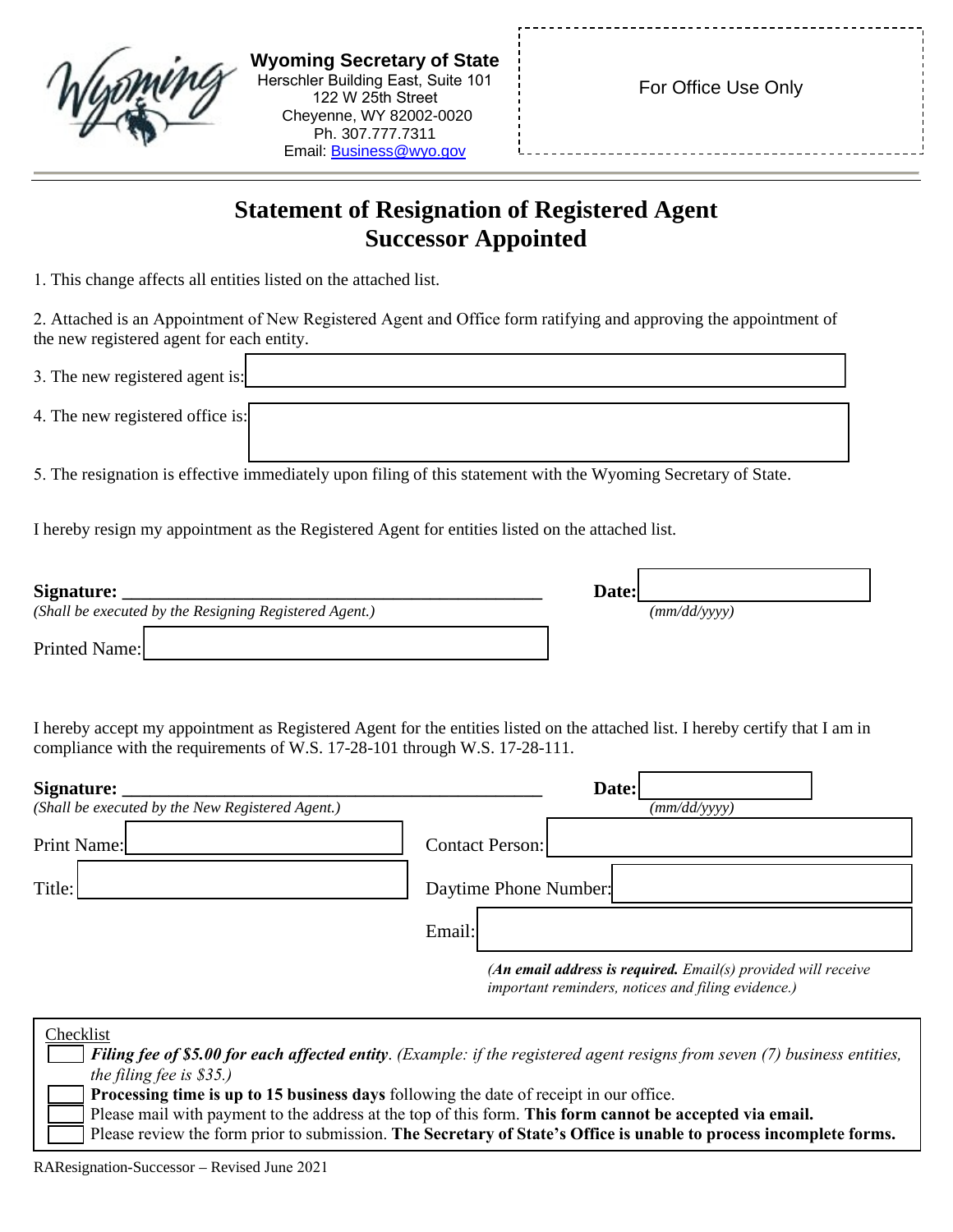| <b>Wyoming Secretary of State</b><br>Herschler Building East, Suite 101<br>122 W 25th Street<br>Cheyenne, WY 82002-0020<br>Ph. 307.777.7311<br>Email: <b>Business@wyo.gov</b> | For Office Use Only |
|-------------------------------------------------------------------------------------------------------------------------------------------------------------------------------|---------------------|
|-------------------------------------------------------------------------------------------------------------------------------------------------------------------------------|---------------------|

## **Appointment of New Registered Agent and Office**

This form is used ONLY to change the registered agent from one person/company to a different person/company.

## 1. Name of the business entity:

*(The name of the business entity must match exactly with the Secretary of State's records.)*

2. Name of former registered agent and physical address of former registered office:

*(The former registered agent information provided must match exactly with the Secretary of State's records. If the business entity is without a registered agent, please list No Agent/No Office.)*

Former Registered Agent:

Former Registered Office Address:

3. Name of new registered agent and physical Wyoming address of new registered office: *(The new registered agent information provided must match exactly with the Secretary of State's records if the new registered agent already represents at least one other business entity.)*

New Registered Agent:

New Registered Physical Office Address (must be located in Wyoming):

New Registered Agent's Mailing Address:

**For consistency the Secretary of State's office will only keep one version of the agent's name and address on file.**

RA-RO ChangeByEntity – Revised June 2021